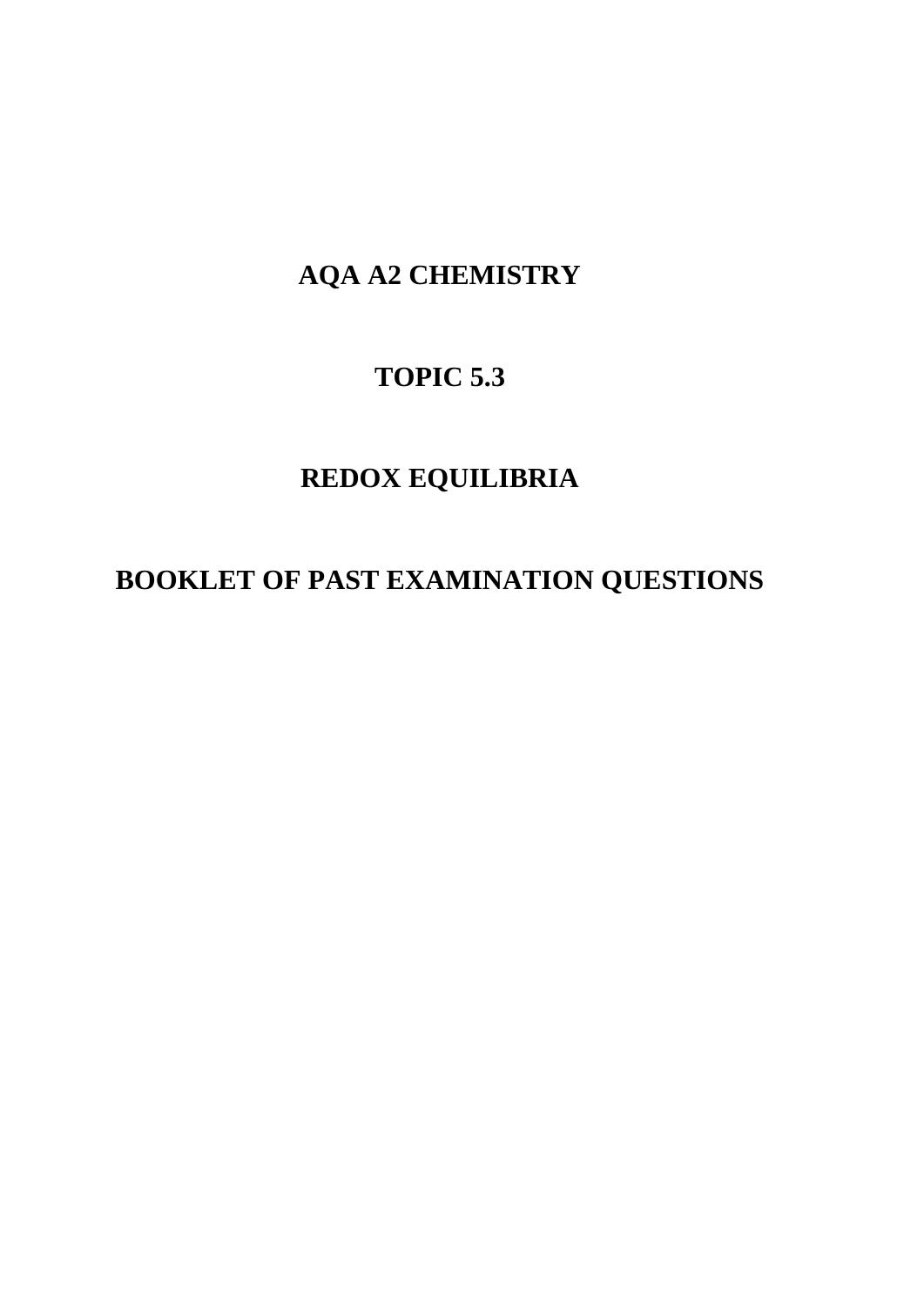**1.** (a) Define the term *oxidising agent* in terms of electrons.

..................................................................................................................................

**(1) (Total 1 mark)**

**(4)**

**2.** Use the data in the table below, where appropriate, to answer the questions which follow.

|       | Standard electrode potentials                                                                                                                    | $E^{\!\Phi\!}/\mathrm{V}$ |
|-------|--------------------------------------------------------------------------------------------------------------------------------------------------|---------------------------|
|       | $Fe^{3+}(aq) + e^{-} \rightarrow F2^{2+}(aq)$                                                                                                    | $+0.77$                   |
|       | $Cl2(g) + 2e^- \rightarrow 2Cl^-(aq)$                                                                                                            | $+1.36$                   |
|       | $2BrO3-(aq) + 12H+(aq) + 10e- \rightarrow Br2(aq) + 6H2O(l)$                                                                                     | $+1.52$                   |
|       | $O_3(g) + 2H^+(aq) + 2e^- \rightarrow O_2(g) + H_2O(l)$                                                                                          | $+2.08$                   |
|       | $F_2O(g) + 2H^+(aq) + 4e^- \rightarrow 2F^-(aq) + H_2O(l)$ +2.15                                                                                 |                           |
|       | Each of the above can be reversed under suitable conditions.                                                                                     |                           |
| (i)   | Identify the most powerful reducing agent in the table.                                                                                          |                           |
|       |                                                                                                                                                  |                           |
| (ii)  | Identify the most powerful oxidising agent in the table.                                                                                         |                           |
| (iii) | Identify all the species in the table which can be oxidised in acidic solution by<br>$BrO3-(aq).$                                                |                           |
| (i)   | The cell represented below was set up.<br>$Pt Fe^{2+}$ (aq), $Fe^{3+}$ (aq)    $BrO_3^-$ (aq), $Br_2(aq)$  Pt<br>Deduce the e.m.f. of this cell. |                           |
|       |                                                                                                                                                  |                           |
| (ii)  | Write a half-equation for the reaction occurring at the negative electrode when<br>current is taken from this cell.                              |                           |
|       |                                                                                                                                                  |                           |
|       |                                                                                                                                                  |                           |
| (iii) | Deduce what change in the concentration of $\text{Fe}^{3+}$ (aq) would cause an increase in the<br>e.m.f. of the cell. Explain your answer.      |                           |
|       |                                                                                                                                                  |                           |
|       |                                                                                                                                                  |                           |
|       |                                                                                                                                                  |                           |

**(6) (Total 10 marks)**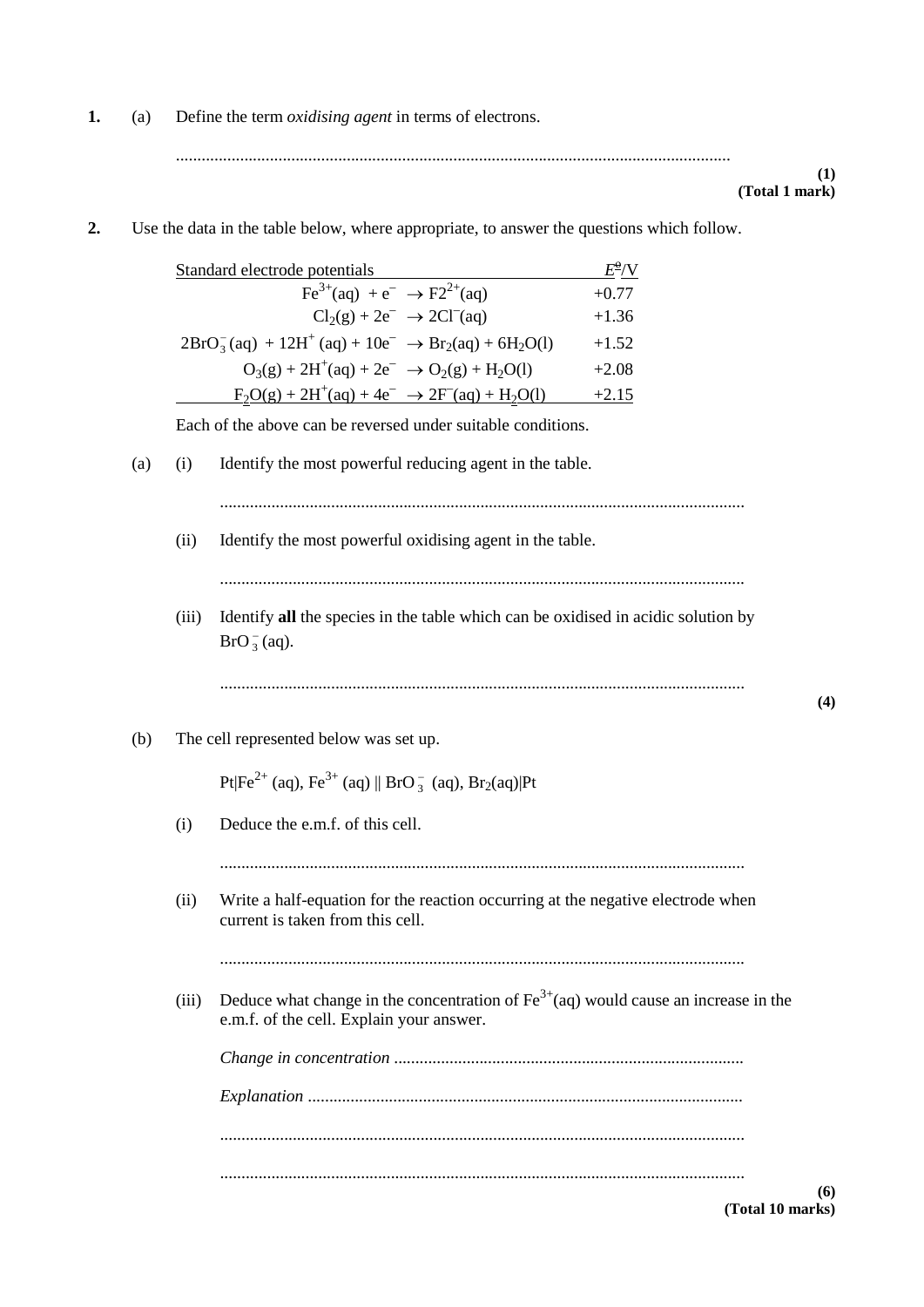|     |      | Standard electrode potentials                                                                                                                   | $E^{\bullet}/V$ |
|-----|------|-------------------------------------------------------------------------------------------------------------------------------------------------|-----------------|
|     |      | $S_2O_8^{2-}$ (aq) + 2e <sup>-</sup> $\rightarrow$ 2SO <sub>4</sub> <sup>2</sup> - (aq)                                                         | $+2.01$         |
|     |      | $MnO_4^-(aq) + 8H^+(aq) + 5e^- \rightarrow Mn^{2+}(aq) + 4H_2O(l)$                                                                              | $+1.51$         |
|     |      | $Cl2(aq) + 2e^- \rightarrow 2Cl-(aq)$                                                                                                           | $+1.36$         |
|     |      | $Cr_2O_7^{2-} (aq) + 14H^+(aq) + 6e^- \rightarrow 2Cr^{3+} (aq) + 7H_2O(l) + 1.33$                                                              |                 |
|     |      | $NO_3^- (aq) + 3H^+(aq) + 2e^- \rightarrow HNO_2(aq) + H_2O(l)$                                                                                 | $+0.94$         |
|     |      | $\text{Fe}^{3+}(\text{aq}) + e^- \rightarrow \text{Fe}^{2+}(\text{aq})$                                                                         | $+0.77$         |
| (a) |      | From the table above, select the species which is the most powerful reducing agent.                                                             |                 |
|     |      |                                                                                                                                                 |                 |
| (b) |      | Deduce the oxidation state of                                                                                                                   |                 |
|     | (i)  |                                                                                                                                                 |                 |
|     | (ii) |                                                                                                                                                 |                 |
| (c) | (i)  | Calculate the e.m.f. of the cell represented by                                                                                                 |                 |
|     |      | Pt   Mn <sup>2+</sup> (aq), MnO <sub>-4</sub> (aq)    S <sub>2</sub> O <sub>8</sub> <sup>2-</sup> (aq), SO <sub>4</sub> <sup>2-</sup> (aq)   Pt |                 |
|     |      |                                                                                                                                                 |                 |
|     | (ii) | Deduce an equation for the reaction which occurs when an excess of $S_2O_8^{2-}$ (aq) is<br>added to an aqueous solution of $Mn^{2+}(aq)$ ions. |                 |
|     |      |                                                                                                                                                 |                 |
|     |      |                                                                                                                                                 |                 |
|     |      |                                                                                                                                                 |                 |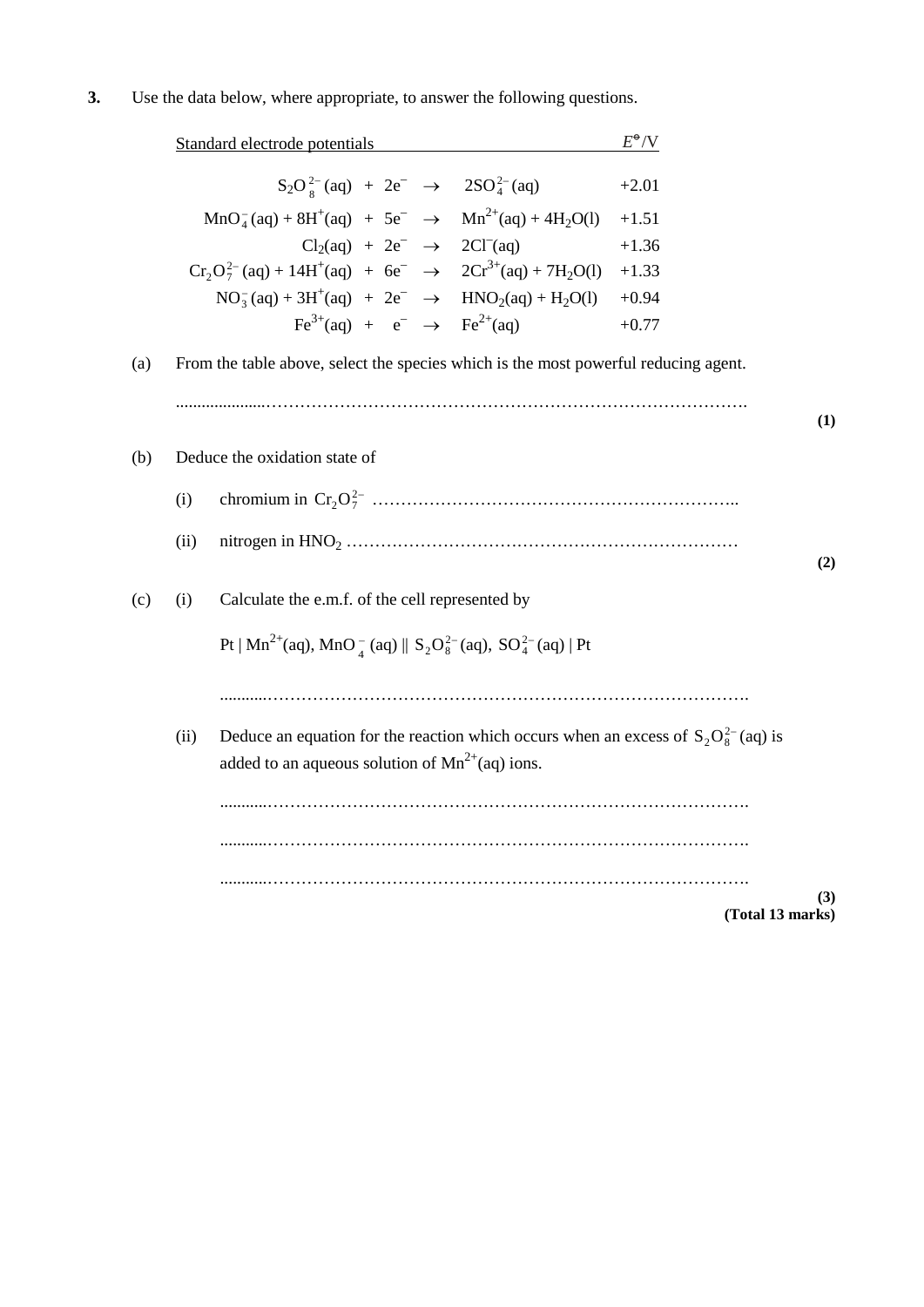**4.** Use the standard electrode potential data given in the table below, where appropriate, to answer the questions which follow.

|                                                                                                                                                                             | $E^{\bullet}/V$    |
|-----------------------------------------------------------------------------------------------------------------------------------------------------------------------------|--------------------|
| $V^{3+}(aq) + e^- \rightarrow V^{2+}(aq)$<br>$SO_4^{2-}$ (aq) + 4H <sup>+</sup> (aq) + 2e <sup>-</sup> $\rightarrow$ H <sub>2</sub> SO <sub>3</sub> (aq) + H <sub>2</sub> O | $-0.26$<br>$+0.17$ |
| $VO^{2+}(aq) + 2H^{+}(aq) + e^{-} \rightarrow V^{3+}(aq) + H_{2}O(l)$<br>$O_2(g) + 2H^+(aq) + 2e^- \rightarrow H_2O_2(aq)$                                                  | $+0.34$<br>$+0.68$ |
| $\text{Fe}^{3+}(\text{aq}) + e^- \rightarrow \text{Fe}^{2+}(\text{aq})$<br>$VO_2^+(aq) + 2H^+(aq) + e^- \rightarrow VO^{2+}(aq) + H_2O(l)$                                  | $+0.77$<br>$+1.00$ |
| $2IO_3^-(aq) + 12H^+(aq) + 10e^- \rightarrow I_2(aq) + 6H_2O(l)$<br>$MnO_4^-(aq) + 8H^+(aq) + 5e^- \rightarrow Mn^{2+}(aq) + 4H_2O(l)$                                      | $+1.19$<br>$+1.52$ |

Each of the above can be reversed under suitable conditions.

(a) The cell represented below was set up under standard conditions.

Pt | H<sub>2</sub>SO<sub>3</sub>(aq), SO<sup>2-</sup><sub>4</sub>(aq), || Fe<sup>3+</sup>(aq), Fe<sup>2+</sup>(aq) |Pt

(i) Calculate the e.m.f. of this cell.

l,

........................................................................................…...............................

(ii) Write a half-equation for the oxidation process occurring at the negative electrode of this cell.

........................................................................................…...............................

**(2)**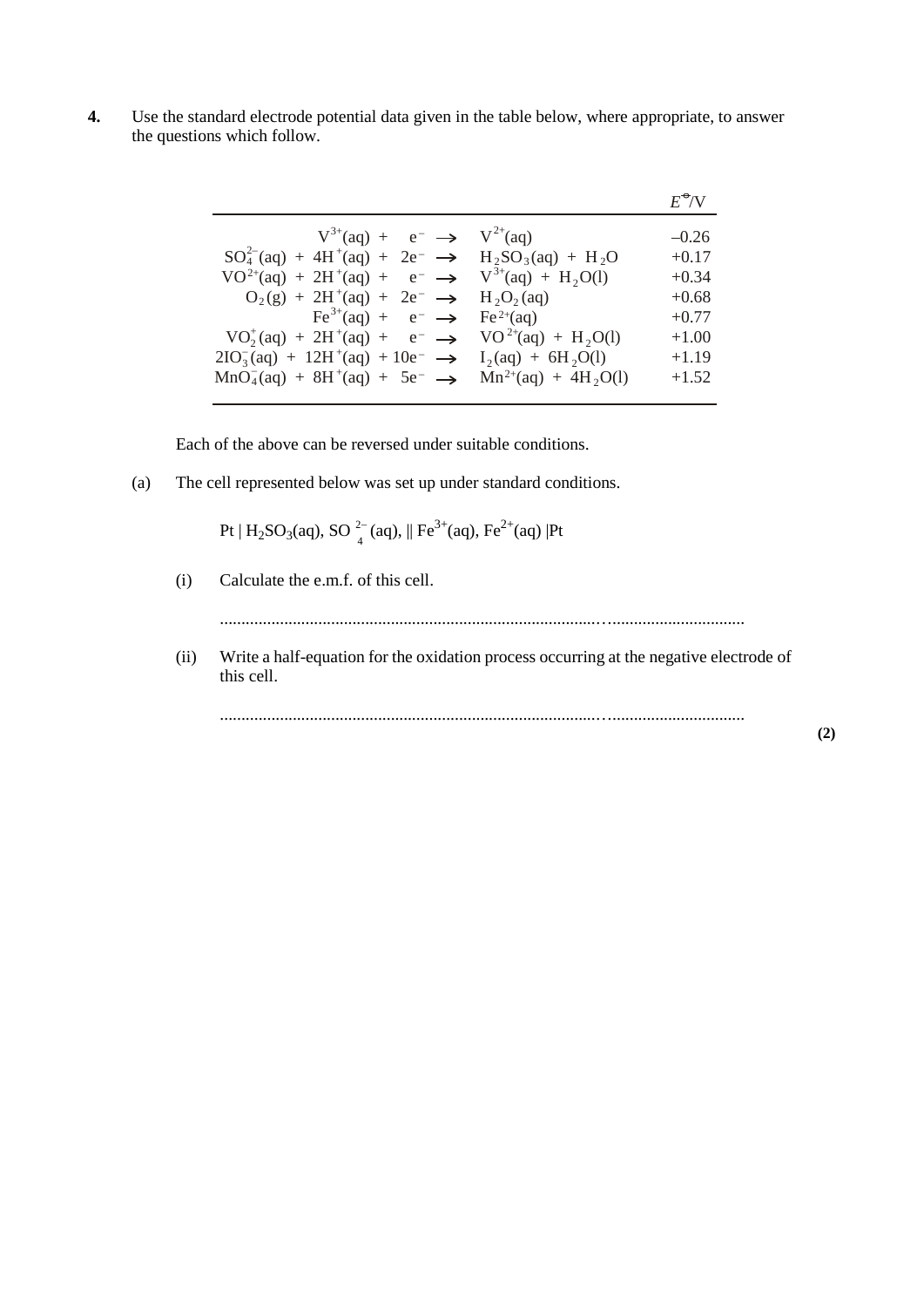(b) The cell represented below was set up under standard conditions.

Pt  $| H_2O_2(aq), O_2(g) ||$  IO  $_3^-$ (aq), I<sub>2</sub>(aq) |Pt

(i) Write an equation for the spontaneous cell reaction. ........................................................................................…............................... ........................................................................................…............................... ........................................................................................…............................... (ii) Give **one** reason why the e.m.f. of this cell changes when the electrodes are connected and a current flows. ........................................................................................…............................... (iii) State how, if at all, the e.m.f. of this standard cell will change if the surface area of each platinum electrode is doubled. ........................................................................................…............................... (iv) State how, if at all, the e.m.f. of this cell will change if the concentration of IO  $\frac{1}{3}$ ions is increased. Explain your answer. *Change, if any, in e.m.f. of cell* ......................................................................... *Explanation* ....................................................................................................... ........................................................................................…............................... **(7)** (c) An excess of acidified potassium manganate(VII) was added to a solution containing  $V^{2+}$ (aq) ions. Use the data given in the table to determine the vanadium species present in the solution at the end of this reaction. State the oxidation state of vanadium in this species and write a half-equation for its formation from  $V^{2+}$ (aq). *Vanadium species present at end of reaction* ............................................................. *Oxidation state of vanadium in final species* .............................................................. *Half-equation* ..............................................................................................................

> **(3) (Total 12 marks)**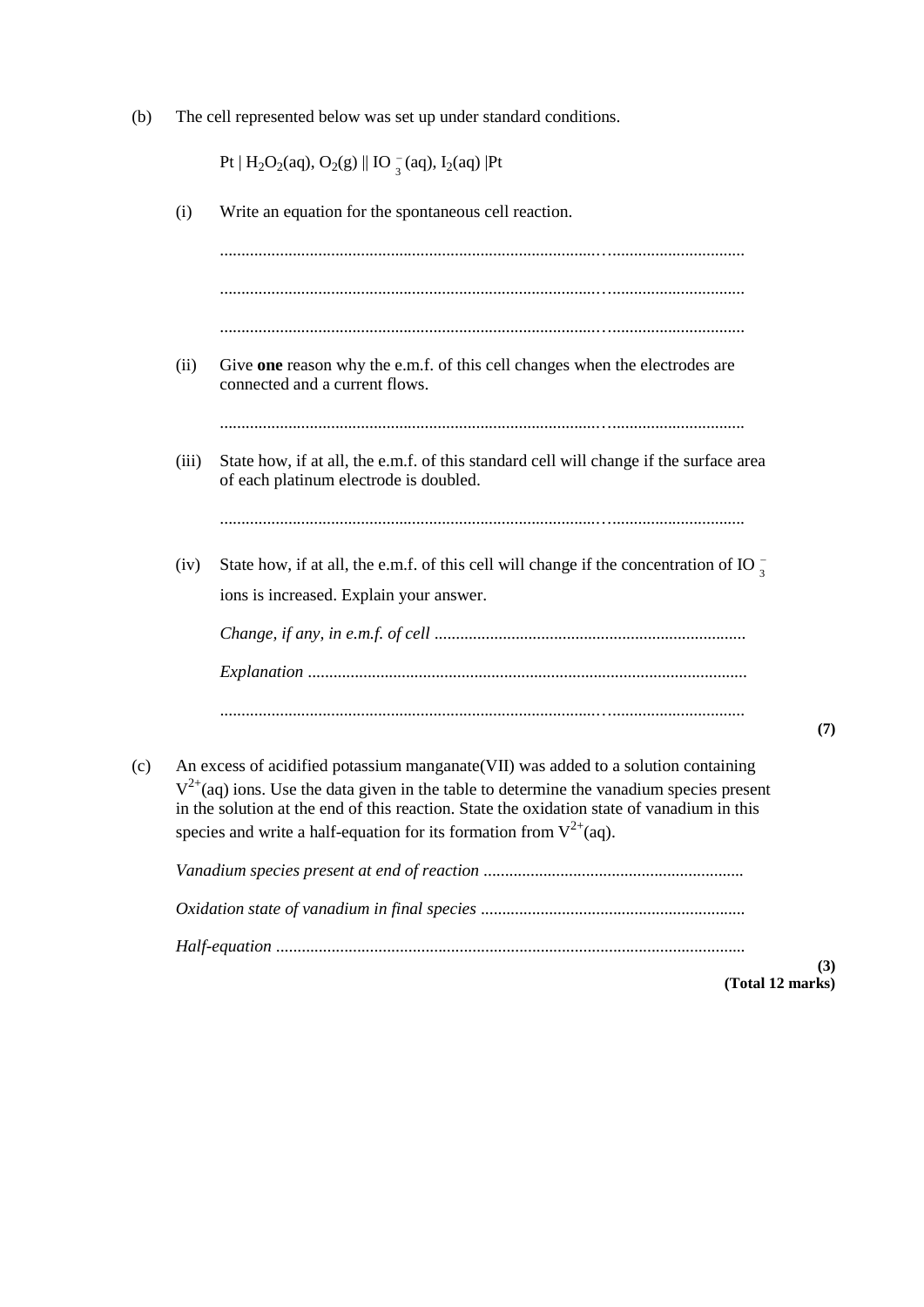|     |       |                                                                                                                                                                  | $E^{\bigodot}$ /V |     |
|-----|-------|------------------------------------------------------------------------------------------------------------------------------------------------------------------|-------------------|-----|
|     |       | $Cl2(g) + 2e^- \rightarrow 2Cl^-(aq)$                                                                                                                            | $+1.36$           |     |
|     |       | $Br_2(1) + 2e^- \rightarrow 2Br^-(aq)$                                                                                                                           | $+1.07$           |     |
|     |       | $NO_3^-$ (aq) + 3H <sup>+</sup> (aq) + 2e <sup>-</sup> $\rightarrow$ HNO <sub>2</sub> (aq) + H <sub>2</sub> O(1)                                                 | $+0.94$           |     |
|     |       | $Fe^{3+}(aq) + e^{-} \rightarrow Fe^{2+}(aq)$                                                                                                                    | $+0.77$           |     |
|     |       | $I_2(aq) + 2e^- \rightarrow 2\Gamma(aq)$                                                                                                                         | $+0.54$           |     |
|     |       | $VO^{2+}(aq) + 2H^+(aq) + e^- \rightarrow V^{3+}(aq) + H_2O(1)$                                                                                                  | $+0.34$           |     |
|     |       | $V^{3+}(aq) + e^- \rightarrow V^{2+}(aq)$                                                                                                                        | $-0.26$           |     |
|     |       | $\text{Fe}^{2+}(\text{aq}) + 2\text{e}^- \rightarrow \text{Fe(s)}$                                                                                               | $-0.44$           |     |
| (a) |       | In terms of electron transfer, define the term oxidising agent.                                                                                                  |                   |     |
|     |       |                                                                                                                                                                  |                   | (1) |
| (b) | (i)   | Give the conditions under which the electrode potential for $Cl_2(g)/2Cl^-(aq)$ is<br>$+1.36$ V.                                                                 |                   |     |
|     |       |                                                                                                                                                                  |                   |     |
|     |       |                                                                                                                                                                  |                   |     |
|     | (ii)  | Give a change in one of these conditions which would result in the electrode<br>potential becoming more positive. Explain your answer.                           |                   |     |
|     |       |                                                                                                                                                                  |                   |     |
|     |       |                                                                                                                                                                  |                   |     |
|     |       |                                                                                                                                                                  |                   | (5) |
| (c) | (i)   | Which of the reducing agents in the table is the weakest?                                                                                                        |                   |     |
|     | (ii)  | Identify all the species in the table which could convert $\Gamma$ aq) into I <sub>2</sub> (aq) but which<br>could not convert $Br^-(aq)$ into $Br_2(l)$ .       |                   |     |
|     |       |                                                                                                                                                                  |                   |     |
|     | (iii) | Identify the metal ions which would be left in solution if an excess of powdered iron<br>metal was added to an acidified solution containing $VO^{2+}(aq)$ ions. |                   |     |
|     |       |                                                                                                                                                                  |                   | (5) |

**5.** Use the table of standard electrode potentials given below to answer the following questions.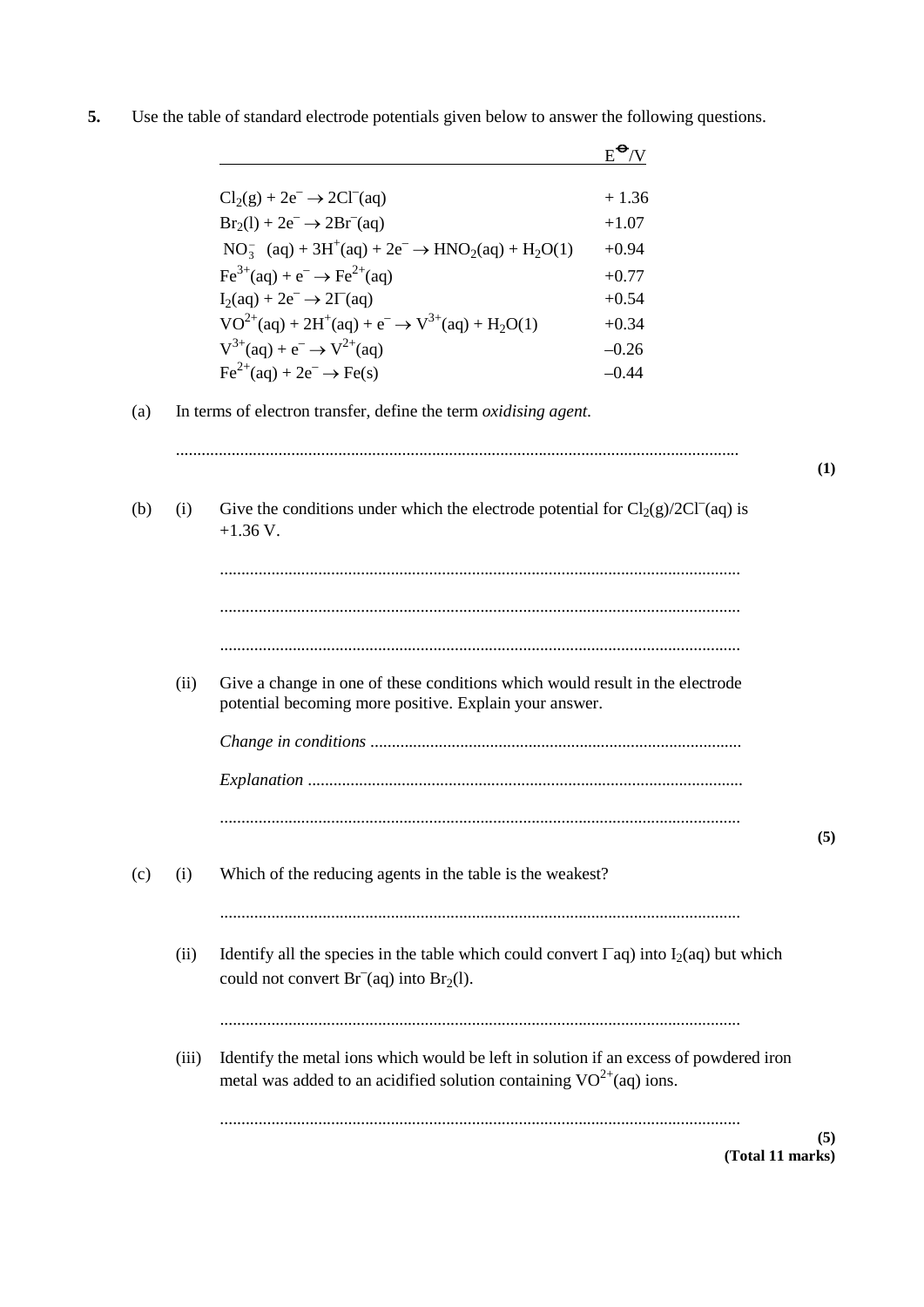**6.** Use the standard electrode potential data in the table below to answer the questions which follow.

|      | $Ce^{4+}(aq) + e^{-} \implies Ce^{3+}(aq)$                                                                                                |  | $+1.70$                                                                                                     |
|------|-------------------------------------------------------------------------------------------------------------------------------------------|--|-------------------------------------------------------------------------------------------------------------|
|      | $MnO^{-}(aq) + 8H^{+}(aq) + 5e^{-} \implies Mn^{2+}(aq) + 4H_{2}O(l)$                                                                     |  | $+1.51$                                                                                                     |
|      | $Cl2(g) + 2e^ \implies$ 2Cl <sup>-</sup> (aq)                                                                                             |  | $+1.36$                                                                                                     |
|      | $VO_2^+(aq) + 2H^+(aq) + e^ \implies$ $VO^{2+}(aq) + H_2O(l)$                                                                             |  | $+1.00$                                                                                                     |
|      | $Fe^{3+}(aq) + e^{-} \implies Fe^{2+}(aq)$                                                                                                |  | $+0.77$                                                                                                     |
|      | $SO_4^{2-}(aq) + 4H^+(aq) + 2e^ \implies$ $H_2SO_3(aq) + H_2O(l)$                                                                         |  | $+0.17$                                                                                                     |
| (b)  | When the standard electrode potential for $\text{Fe}^{3+}$ (aq) / $\text{Fe}^{2+}$ (aq) is measured, a platinum<br>electrode is required. |  |                                                                                                             |
| (i)  | What is the function of the platinum electrode?                                                                                           |  |                                                                                                             |
|      |                                                                                                                                           |  |                                                                                                             |
| (ii) | this potential?                                                                                                                           |  | What are the standard conditions which apply to $\text{Fe}^{3+}$ (aq)/ $\text{Fe}^{2+}$ (aq) when measuring |
|      |                                                                                                                                           |  |                                                                                                             |
|      |                                                                                                                                           |  |                                                                                                             |

(c) The cell represented below was set up under standard conditions.

Pt|H<sub>2</sub>SO<sub>3</sub>(aq), SO<sub>4</sub><sup>2–</sup>(aq)||MnO<sub>4</sub><sup>–</sup>(aq), Mn<sup>2+</sup>(aq)|Pt

Calculate the e.m.f. of this cell and write an equation for the spontaneous cell reaction.

......................................................................................................................

*Cell e.m.f.* ............................................................................................................... *Equation*.................................................................................................................. ................................................................................................................................

**(1)** 

**(3)**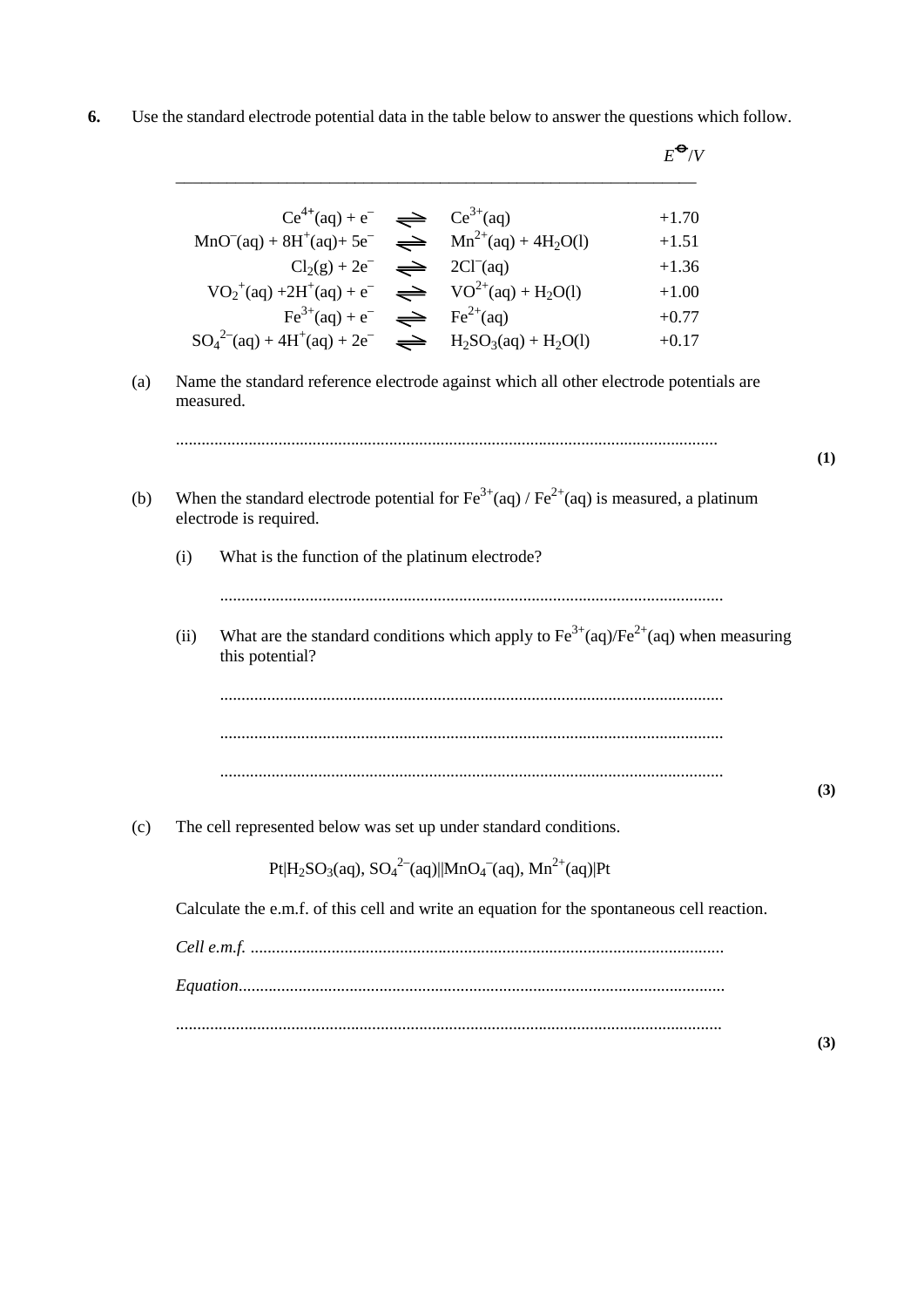- (d) (i) Which one of the species given in the table is the strongest oxidising agent? ..................................................................................................................... (ii) Which of the species in the table could convert  $Fe^{2+}(aq)$  into  $Fe^{3+}(aq)$  but could not convert  $Mn^{2+}$ (aq) into  $MnO_4$ <sup>-</sup>(aq)? ..................................................................................................................... **(3)** (e) Use data from the table of standard electrode potentials to deduce the cell which would have a standard e.m.f. of 0.93 V. Represent this cell using the convention shown in part (c). .............................................................................................................................. **(2) (Total 12 marks)**
- **7.** Large blocks of magnesium are bolted onto the hulls of iron ships in an attempt to prevent the iron being converted into iron(II), one of the steps in the rusting process.

Use the data below, where appropriate, to answer the questions which follow.

|                                                         |  | $E^{\bullet}$ /V |
|---------------------------------------------------------|--|------------------|
| $Mg^{2+}(aq) + 2e^ \implies$ $Mg(s)$                    |  | $-2.37$          |
| $\text{Fe}^{2+}(\text{aq}) + 2\text{e}^ \implies$ Fe(s) |  | $-0.44$          |
| $O_2(g) + 2H_2O(l) + 4e^ \implies$ 40H (aq)             |  | $+0.40$          |

(a) Calculate the e.m.f. of the cell represented by  $Mg(s)|Mg^{2+}(aq)||Fe^{2+}(aq)|Fe(s)$  under standard conditions. Write a half-equation for the reaction occurring at the negative electrode of this cell when a current is drawn.

*Cell e.m.f.* ............................................................................................................... *Half-equation* ......................................................................................................... ................................................................................................................................

(b) Deduce how the e.m.f. of the cell  $Mg(s)|Mg^{2+}(aq)||Fe^{2+}(aq)|Fe(s)$  changes when the concentration of  $Mg^{2+}$  is decreased. Explain your answer.

**(2)**

**(3)**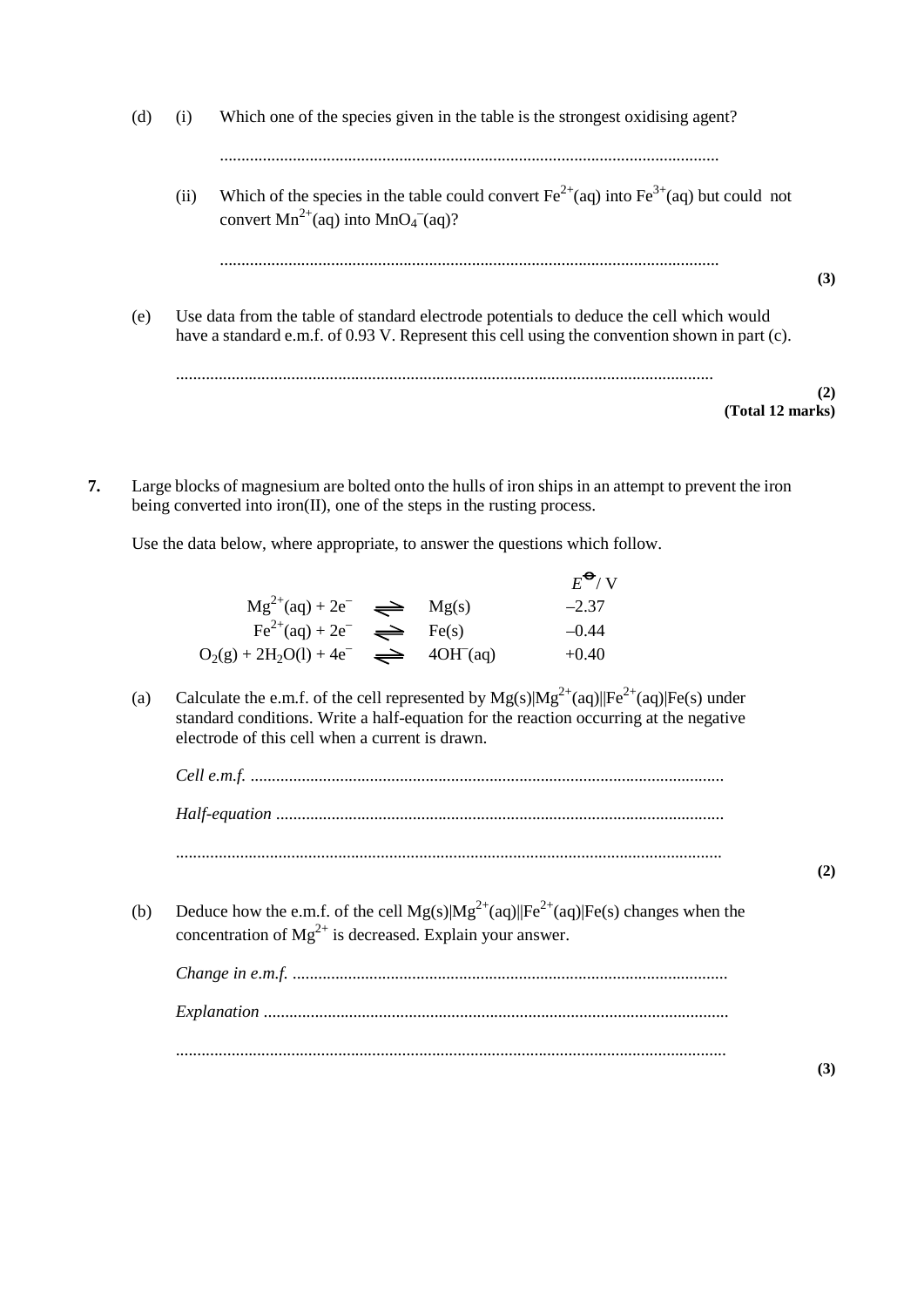(c) Calculate a value for the e.m.f. of the cell represented by Pt(s)|OH<sup>-</sup>(aq)|O<sub>2</sub>(g)||Fe<sup>2+</sup>(aq)|Fe(s) and use it to explain why iron corrodes when in contact with water which contains dissolved oxygen.



**8.** The table below shows some values for standard electrode potentials.

|     |      | Electrode             | <b>Electrode reaction</b>                                                             | $E^{\Theta}/V$     |     |
|-----|------|-----------------------|---------------------------------------------------------------------------------------|--------------------|-----|
|     |      | $\mathbf A$           | $Mn^{2+}(aq) + 2e^- \rightleftharpoons Mn(s)$                                         | $-1.18$            |     |
|     |      | B                     | $\text{Fe}^{2+}(\text{aq}) + 2\text{e}^- \rightleftharpoons \text{Fe(s)}$             | $-0.44$            |     |
|     |      | $\mathbf C$           | $Ni^{2+}(aq) + 2e^- \rightleftharpoons Ni(s)$                                         | $-0.25$            |     |
|     |      | D                     | $Sn^{2+}(aq) + 2e^- \rightleftharpoons Sn(s)$                                         | $-0.14$            |     |
|     |      | E                     | $2H^+(g) + 2e^- \rightleftharpoons H_2(g)$                                            | $\overline{\cdot}$ |     |
| (a) | (i)  | electrode potentials. | Give the name of electrode $E$ and indicate its role in the determination of standard |                    |     |
|     |      |                       |                                                                                       |                    |     |
|     |      |                       |                                                                                       |                    | (2) |
|     | (ii) |                       | What is the value of the standard electrode potential for electrode $E$ ?             |                    |     |
|     |      |                       |                                                                                       |                    | (1) |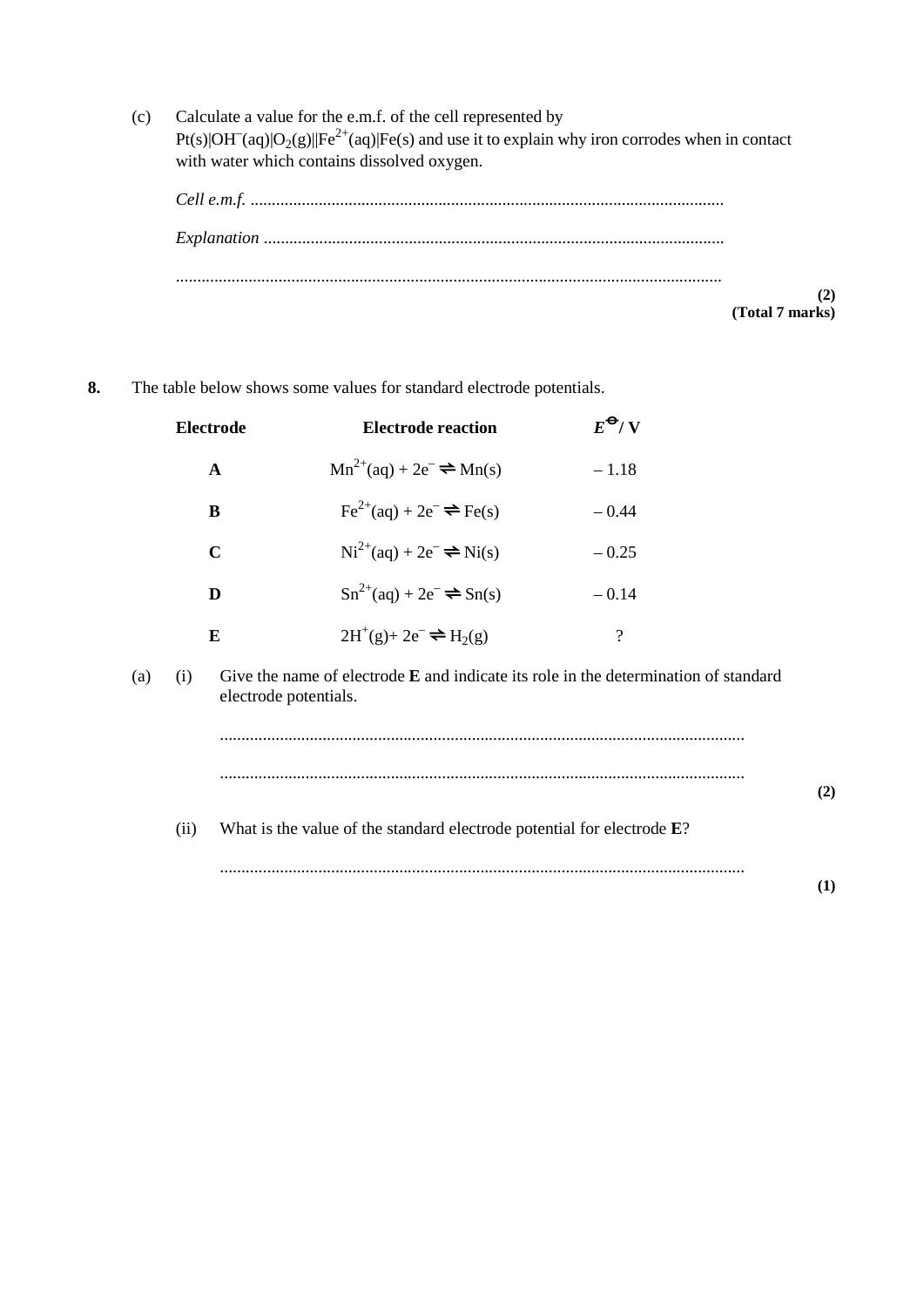| The electrochemical cell set up between electrodes $C$ and $D$ can be represented by the cell<br>(b)<br>diagram: |       |                                                                                                                                                                   |     |  |
|------------------------------------------------------------------------------------------------------------------|-------|-------------------------------------------------------------------------------------------------------------------------------------------------------------------|-----|--|
|                                                                                                                  |       | Ni(s) $Ni^{2+}(aq)$ $\left\  Sn^{2+}(aq) \right\ $ $Sn(s)$                                                                                                        |     |  |
|                                                                                                                  | (i)   | Calculate the e.m.f. of this cell.                                                                                                                                |     |  |
|                                                                                                                  |       |                                                                                                                                                                   | (1) |  |
|                                                                                                                  | (ii)  | State which would be the positive electrode.                                                                                                                      |     |  |
|                                                                                                                  |       |                                                                                                                                                                   | (1) |  |
|                                                                                                                  | (iii) | Write an equation to show the overall reaction in the cell.                                                                                                       |     |  |
|                                                                                                                  |       |                                                                                                                                                                   | (1) |  |
| (c)                                                                                                              |       | Use the standard electrode potential data given in the table above:                                                                                               |     |  |
|                                                                                                                  | (i)   | to explain whether or not you would expect a reaction to occur if a piece of tin were<br>to be added to a test tube containing aqueous iron(II) sulphate;         |     |  |
|                                                                                                                  |       |                                                                                                                                                                   |     |  |
|                                                                                                                  |       |                                                                                                                                                                   |     |  |
|                                                                                                                  |       |                                                                                                                                                                   | (2) |  |
|                                                                                                                  | (ii)  | to predict and explain two observations you would expect to make if a small piece of<br>manganese were to be added to a test tube containing hydrochloric acid of |     |  |
|                                                                                                                  |       | concentration 1 mol $dm^{-3}$ .                                                                                                                                   |     |  |
|                                                                                                                  |       |                                                                                                                                                                   |     |  |
|                                                                                                                  |       |                                                                                                                                                                   |     |  |
|                                                                                                                  |       |                                                                                                                                                                   |     |  |
|                                                                                                                  |       |                                                                                                                                                                   |     |  |
|                                                                                                                  |       | (Total 12 marks)                                                                                                                                                  | (4) |  |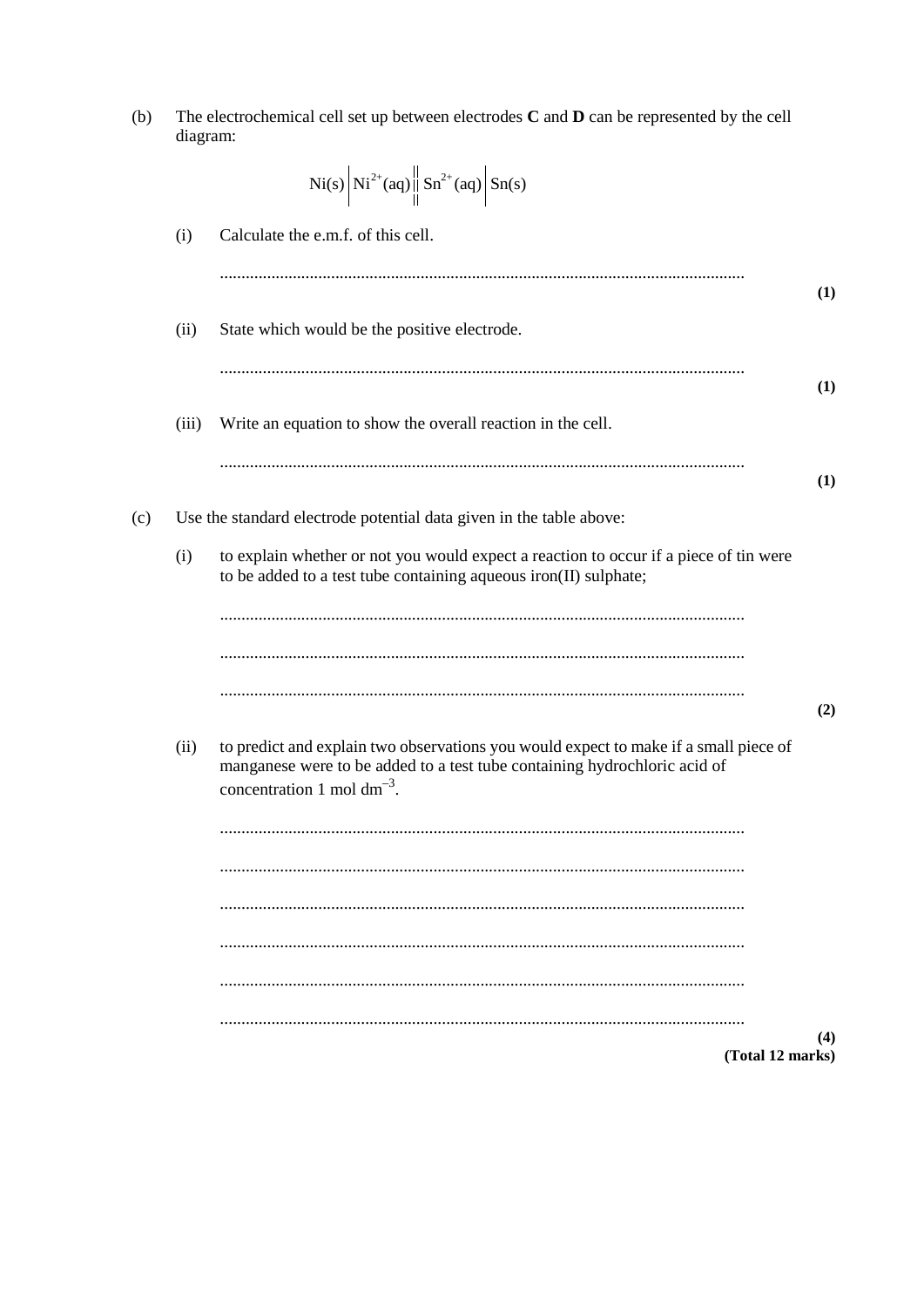**9.** Use the data below to answer the questions that follow

| <b>Reaction at 298 K</b> |               |                      | $E^{\Theta}/V$ |
|--------------------------|---------------|----------------------|----------------|
| $Ag^+(aq) + e^-$         | $\rightarrow$ | $Ag(s)+$             | $+0.08$        |
| $AgF(s) + e^-$           | $\rightarrow$ | $Ag(s) + F'(aq)$     | $+0.78$        |
| $AgCl(s) + e^-$          | $\rightarrow$ | $Ag(s) + Cl-(aq)$    | $+0.22$        |
| $AgBr(s) + e^-$          | $\rightarrow$ | $Ag(s) + Br-(aq)$    | $+0.07$        |
| $H^{+}(aq) + e^{-}$      | $\rightarrow$ | $\frac{1}{2} H_2(g)$ | 0.00           |
| $D^{+}$ (aq) + $e^{-}$   | $\rightarrow$ | $\frac{1}{2} D_2(g)$ | $-0.004$       |
| $AgI(s) + e^-$           | $\rightarrow$ | $Ag(s) + \Gamma(aq)$ | $-0.15$        |

The symbol D denotes deuterium, which is heavy hydrogen,  $\frac{2}{1}$  H.

(a) By considering electron transfer, state what is meant by the term *oxidising agent*.

.....................................................................................................................................

**(1)**

(b) State which of the two ions,  $H^+(aq)$  or  $D^+(aq)$ , is the more powerful oxidising agent. Write an equation for the spontaneous reaction which occurs when a mixture of aqueous  $H^+$  ions and  $D^+$  ions are in contact with a mixture of hydrogen and deuterium gas. Deduce the e.m.f. of the cell in which this reaction would occur spontaneously.

| $Equation  \begin{equation} \begin{minipage}{0.9\linewidth} \textit{Equation 1:}\end{minipage} \vspace{0.05in} \begin{minipage}{0.9\linewidth} \textit{Equation 2:}\end{minipage} \vspace{0.05in} \begin{minipage}{0.9\linewidth} \textit{Equation 3:}\end{minipage} \vspace{0.05in} \begin{minipage}{0.9\linewidth} \textit{Equation 4:}\end{minipage} \vspace{0.05in} \begin{minipage}{0.9\linewidth} \textit{Equation 5:}\end{minipage} \vspace{0.05in} \begin{minipage}{0.9\linewidth} \textit$ |
|-----------------------------------------------------------------------------------------------------------------------------------------------------------------------------------------------------------------------------------------------------------------------------------------------------------------------------------------------------------------------------------------------------------------------------------------------------------------------------------------------------|
|                                                                                                                                                                                                                                                                                                                                                                                                                                                                                                     |
|                                                                                                                                                                                                                                                                                                                                                                                                                                                                                                     |
|                                                                                                                                                                                                                                                                                                                                                                                                                                                                                                     |
| e.m.f                                                                                                                                                                                                                                                                                                                                                                                                                                                                                               |
|                                                                                                                                                                                                                                                                                                                                                                                                                                                                                                     |

**(3)**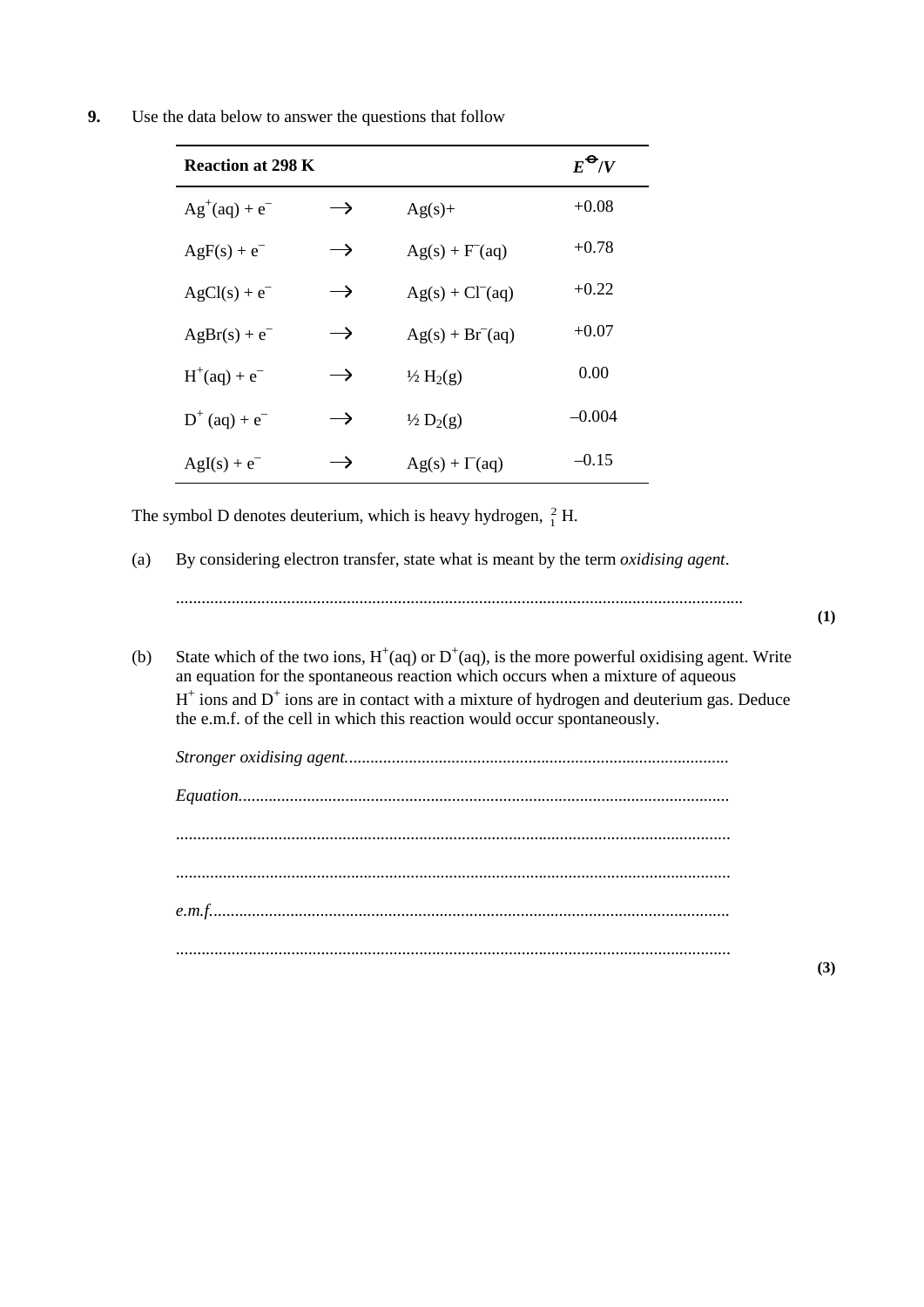(c) Write an equation for the spontaneous reaction which occurs when aqueous  $F^-$  ions and  $Cl^$ ions are in contact with a mixture of solid AgF and solid AgCl. Deduce the e.m.f. of the cell in which this reaction would occur spontaneously.



**10.** (a) The following reaction occurs in aqueous solution.

 $5S_2O_8^{2-} + Br_2 + 6H_2O \rightarrow 2BrO_3^- + 12H^+ + 10SO_4^{2-}$ 

Identify the reducing agent in this reaction and write a half-equation for its action.

*Reducing agent* ........................................................................................................... *Half-equation* ..............................................................................................................

**(2)**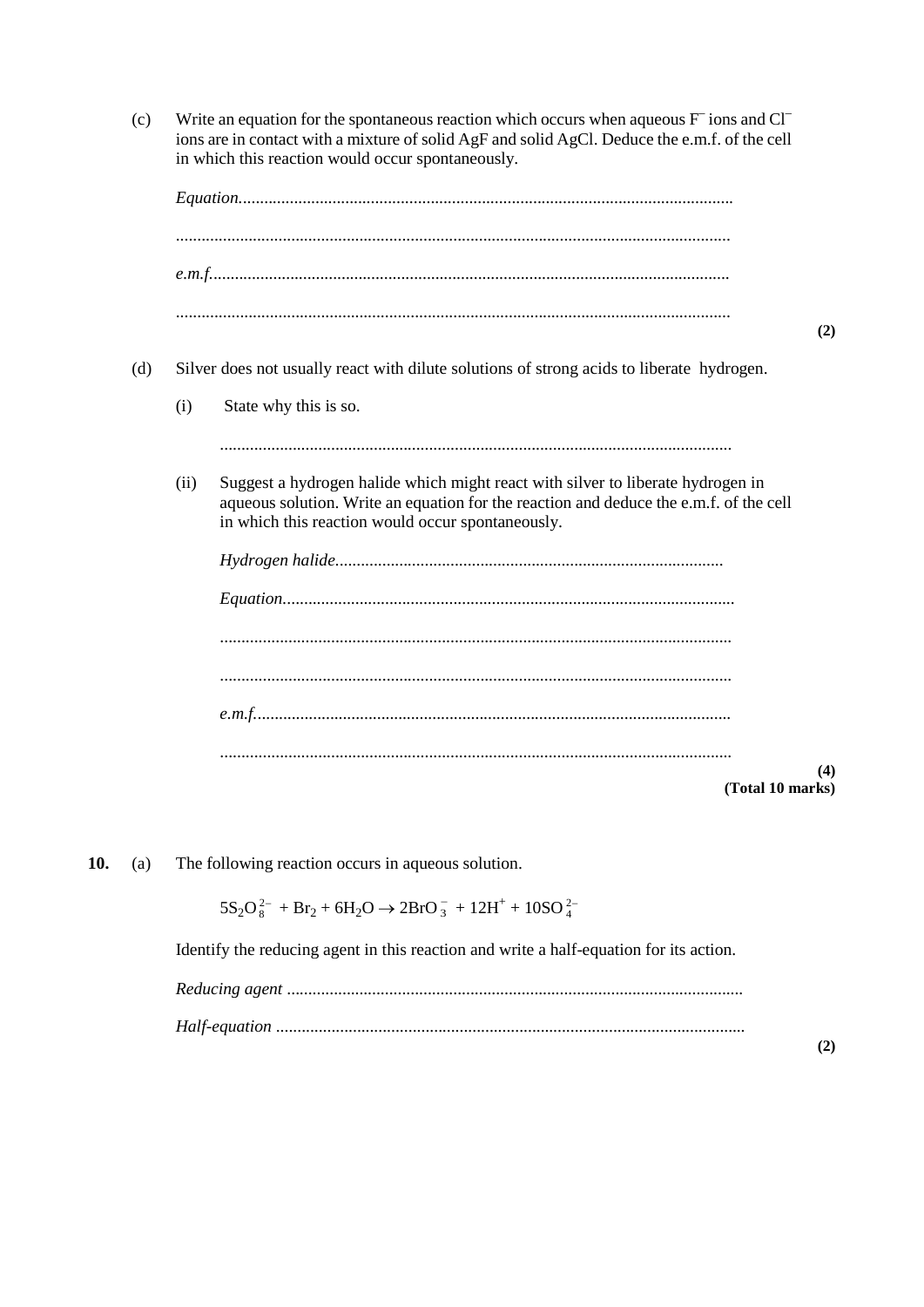(b) The electrode potential for the half-equation

 $Co^{2+}(aq) + 2e \rightarrow Co(s)$ 

is measured by reference to a standard hydrogen electrode.

(i) State the temperature at which the standard electrode potential  $E^{\bullet}$  is measured, and give the concentration of  $\text{Co}^{2+}$ (aq) that must be used.

*Temperature* ..................................................................................................... *Concentration* ..................................................................................................

(ii) Electrode potentials are usually measured by reference to a secondary standard electrode. Identify a secondary standard electrode and give a reason why it is used rather than a standard hydrogen electrode.

*Secondary standard electrode* .......................................................................... *Reason* ..............................................................................................................

**(4)**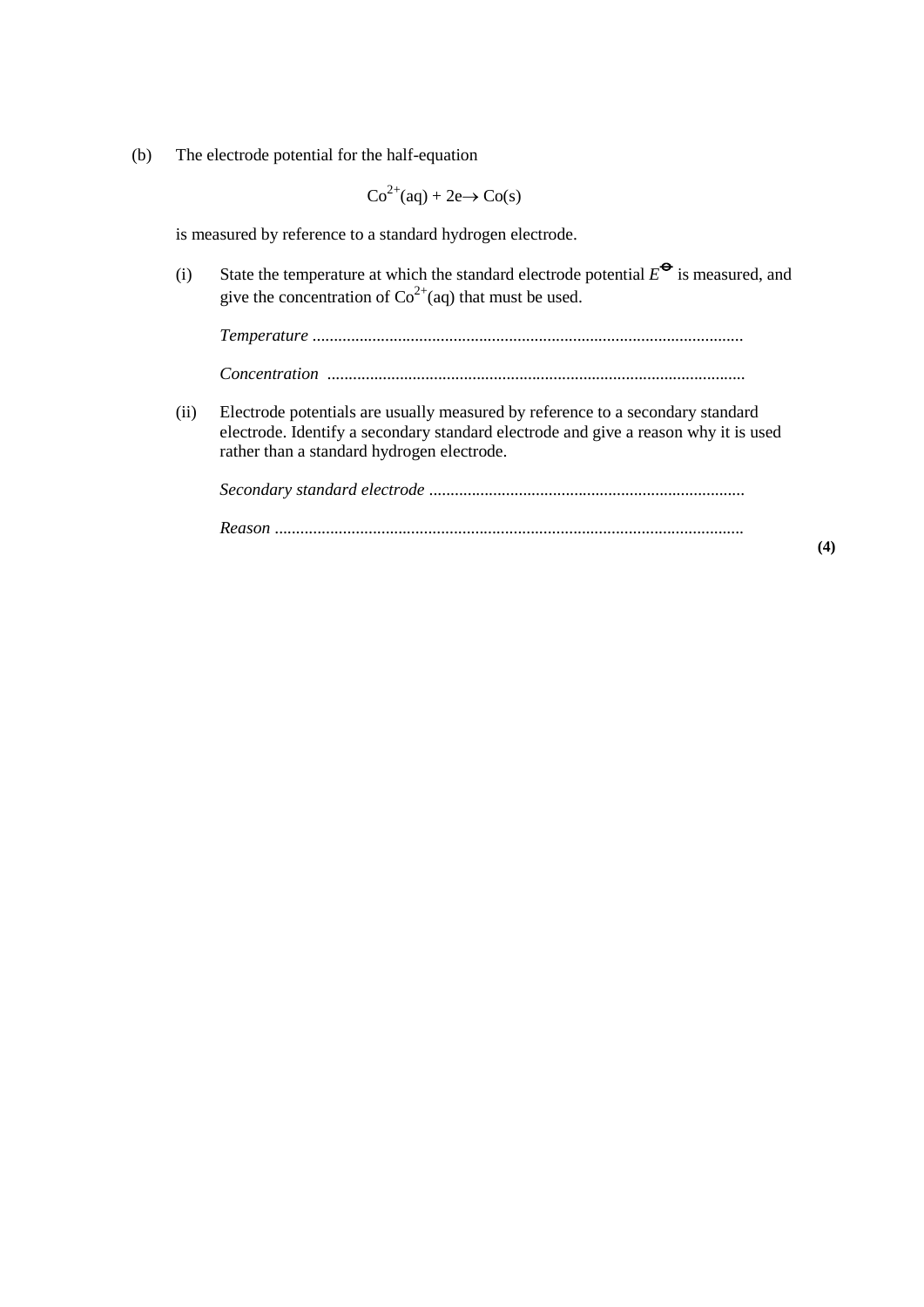(c) Cobalt in oxidation states  $+2$  and  $+3$  forms complex ions with water, ammonia and cyanide ligands. Use, where appropriate, the data given below to answer the questions which follow.

|                         | $[Co(H2O)6]$ <sup>3+</sup> (aq) + e <sup>-</sup>                                                                                                                                                                |               | $\rightarrow$ [Co(H <sub>2</sub> O) <sub>6</sub> ] <sup>2+</sup> (aq) $E^{\bullet} = +1.81$ V |                                                                                   |  |  |
|-------------------------|-----------------------------------------------------------------------------------------------------------------------------------------------------------------------------------------------------------------|---------------|-----------------------------------------------------------------------------------------------|-----------------------------------------------------------------------------------|--|--|
|                         | $\frac{1}{2}O_2(g) + 2H^+(aq) + 2e^ \rightarrow$ H <sub>2</sub> O(l)                                                                                                                                            |               |                                                                                               | $E^{\bigodot} = +1.23$ V                                                          |  |  |
|                         | $[Co(NH_3)_6]^{3+}(aq) + e^-$                                                                                                                                                                                   |               | $\rightarrow$ [Co(NH <sub>3</sub> ) <sub>6</sub> ] <sup>2+</sup> (aq) $E^{\bullet}$ = +0.10 V |                                                                                   |  |  |
|                         | $2H^{+}(aq) + 2e^{-}$                                                                                                                                                                                           | $\rightarrow$ | $H_2(g)$                                                                                      | $E^{\bullet} = 0.00 \text{ V}$                                                    |  |  |
|                         | $[Co(CN)6]^{3-}(aq) + e^{-}$                                                                                                                                                                                    |               | $\rightarrow$ [Co(CN) <sub>6</sub> ] <sup>4-</sup> (aq) $E^{\bullet} = -0.80 \text{ V}$       |                                                                                   |  |  |
| (i)                     |                                                                                                                                                                                                                 |               |                                                                                               | Which of the six cobalt species shown above is the most powerful oxidising agent? |  |  |
| (ii)                    | Identify a cobalt(II) species which cannot be oxidised by gaseous oxygen.                                                                                                                                       |               |                                                                                               |                                                                                   |  |  |
| (iii)                   | Hydrogen is evolved when a salt containing the cobalt species $[Co(CN)6]^{4-}$ (aq) is<br>reacted with a dilute acid. Use the electrode potentials given above to explain the<br>formation of the hydrogen gas. |               |                                                                                               |                                                                                   |  |  |
|                         |                                                                                                                                                                                                                 |               |                                                                                               |                                                                                   |  |  |
|                         |                                                                                                                                                                                                                 |               |                                                                                               |                                                                                   |  |  |
| (4)<br>(Total 10 marks) |                                                                                                                                                                                                                 |               |                                                                                               |                                                                                   |  |  |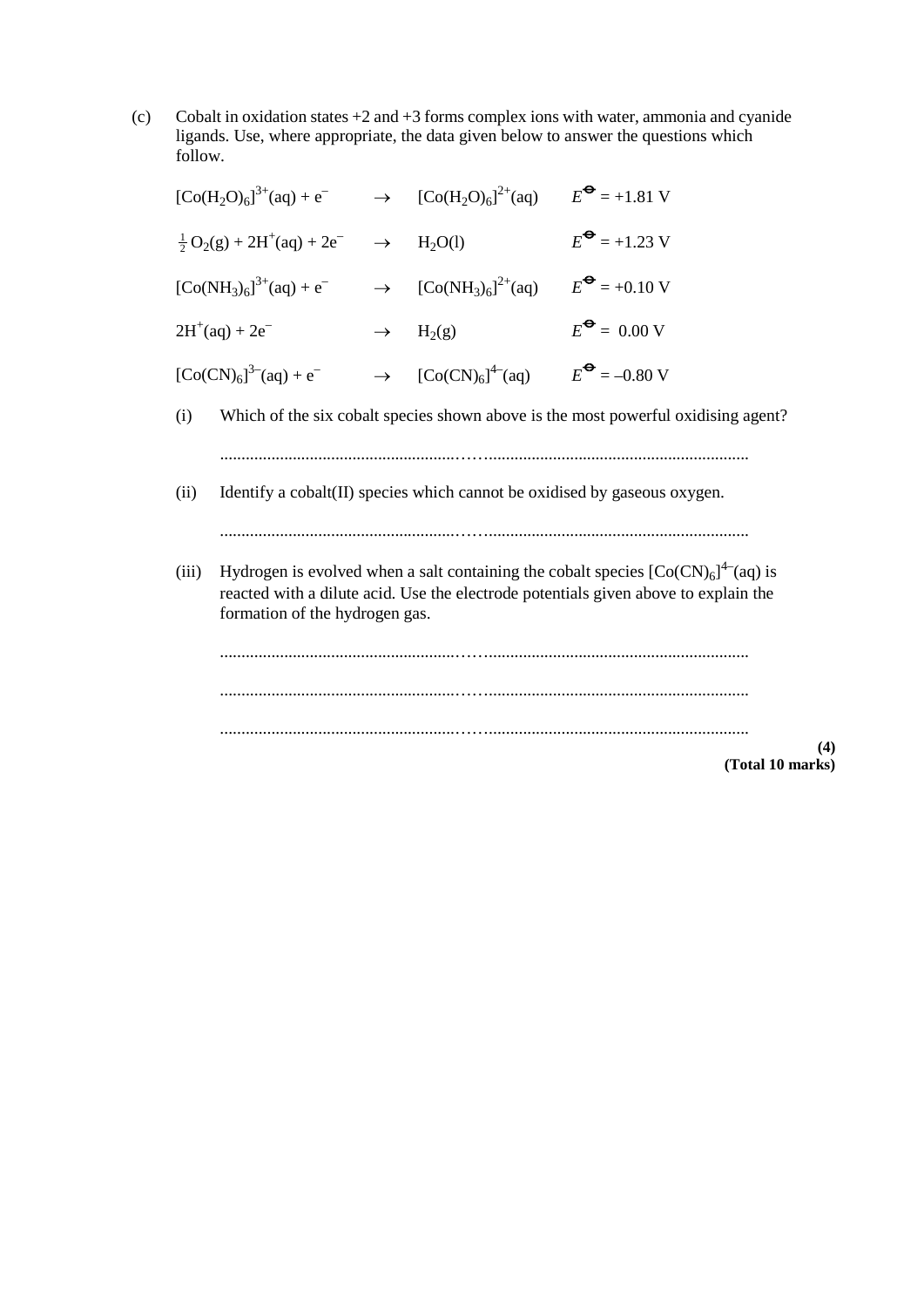**11.** The table below shows some values for standard electrode potentials. These data should be used, where appropriate, to answer the questions that follow concerning the chemistry of copper and iron.

| Electrode reaction                                                                               | $E^{\Theta}/V$ |
|--------------------------------------------------------------------------------------------------|----------------|
| $\text{Fe}^{2+}(\text{aq}) + 2\text{e}^- \rightleftharpoons \text{Fe(s)}$                        | $-0.44$        |
| $2H^+(aq) + 2e^- \rightleftharpoons H_2(g)$                                                      | 0.00           |
| $Cu^{2+}(aq) + 2e^{-} \rightleftharpoons Cu(s)$                                                  | $+0.34$        |
| $O_2(g) + 2H_2O(1) + 4e^- \rightleftharpoons 4OH^-(aq)$                                          | $+0.40$        |
| $NO_3^-$ (aq) + 4H <sup>+</sup> (aq) +3e <sup>-</sup> $\Rightarrow$ NO(g) + 2H <sub>2</sub> O(l) | $+0.96$        |

(a) Write an equation to show the reaction that occurs when iron is added to a solution of a copper(II) salt.

|     |                                                                                                                                          |                                                                                                                                                            | (1) |
|-----|------------------------------------------------------------------------------------------------------------------------------------------|------------------------------------------------------------------------------------------------------------------------------------------------------------|-----|
| (b) | A similar overall reaction to that shown in (a) would occur if an electrochemical cell was<br>set up between copper and iron electrodes. |                                                                                                                                                            |     |
|     | (i)                                                                                                                                      | Write down the cell diagram to represent the overall reaction in the cell.                                                                                 |     |
|     |                                                                                                                                          |                                                                                                                                                            | (2) |
|     | (ii)                                                                                                                                     | Calculate the e.m.f. of the cell.                                                                                                                          |     |
|     |                                                                                                                                          |                                                                                                                                                            | (1) |
| (c) | (i)                                                                                                                                      | Use the standard electrode potential data given to explain why copper reacts with<br>dilute nitric acid but has no reaction with dilute hydrochloric acid. |     |
|     |                                                                                                                                          |                                                                                                                                                            |     |
|     |                                                                                                                                          |                                                                                                                                                            |     |
|     |                                                                                                                                          |                                                                                                                                                            | (3) |
|     | (ii)                                                                                                                                     | Write an equation for the reaction between copper and dilute nitric acid.                                                                                  |     |
|     |                                                                                                                                          |                                                                                                                                                            | (2) |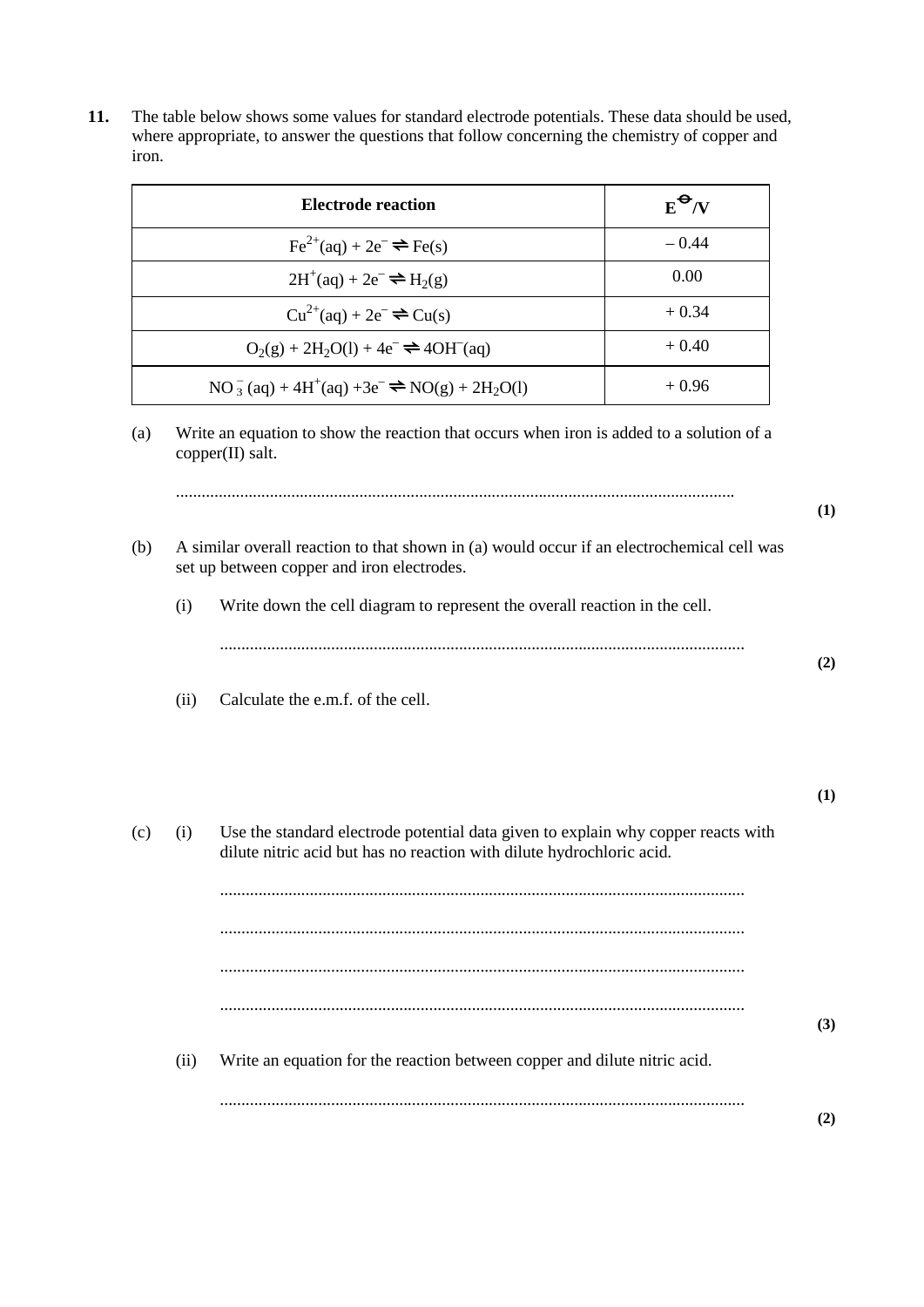| (d) |       | Although iron is a widely used metal, it has a major disadvantage in that it readily corrodes<br>in the presence of oxygen and water. The corrosion is an electrochemical process which<br>occurs on the surface of the iron. |     |
|-----|-------|-------------------------------------------------------------------------------------------------------------------------------------------------------------------------------------------------------------------------------|-----|
|     | (i)   | Use the standard electrode potential data given to write an equation for the overall<br>reaction that occurs in the electrochemical cell set up between iron, oxygen and<br>water.                                            |     |
|     |       |                                                                                                                                                                                                                               | (1) |
|     | (ii)  | State, with a reason, whether the iron acts as the anode or cathode of the cell.                                                                                                                                              |     |
|     |       |                                                                                                                                                                                                                               |     |
|     |       |                                                                                                                                                                                                                               | (2) |
|     | (iii) | Predict and explain whether or not you would expect a similar corrosion reaction to<br>occur with copper in the presence of oxygen and water.                                                                                 |     |
|     |       |                                                                                                                                                                                                                               |     |
|     |       |                                                                                                                                                                                                                               |     |
|     |       | (Total 14 marks)                                                                                                                                                                                                              | (2) |

**12.** (a) Name the standard reference electrode against which electrode potentials are measured and, for this electrode, state the conditions to which the term *standard* refers.

**(4)**